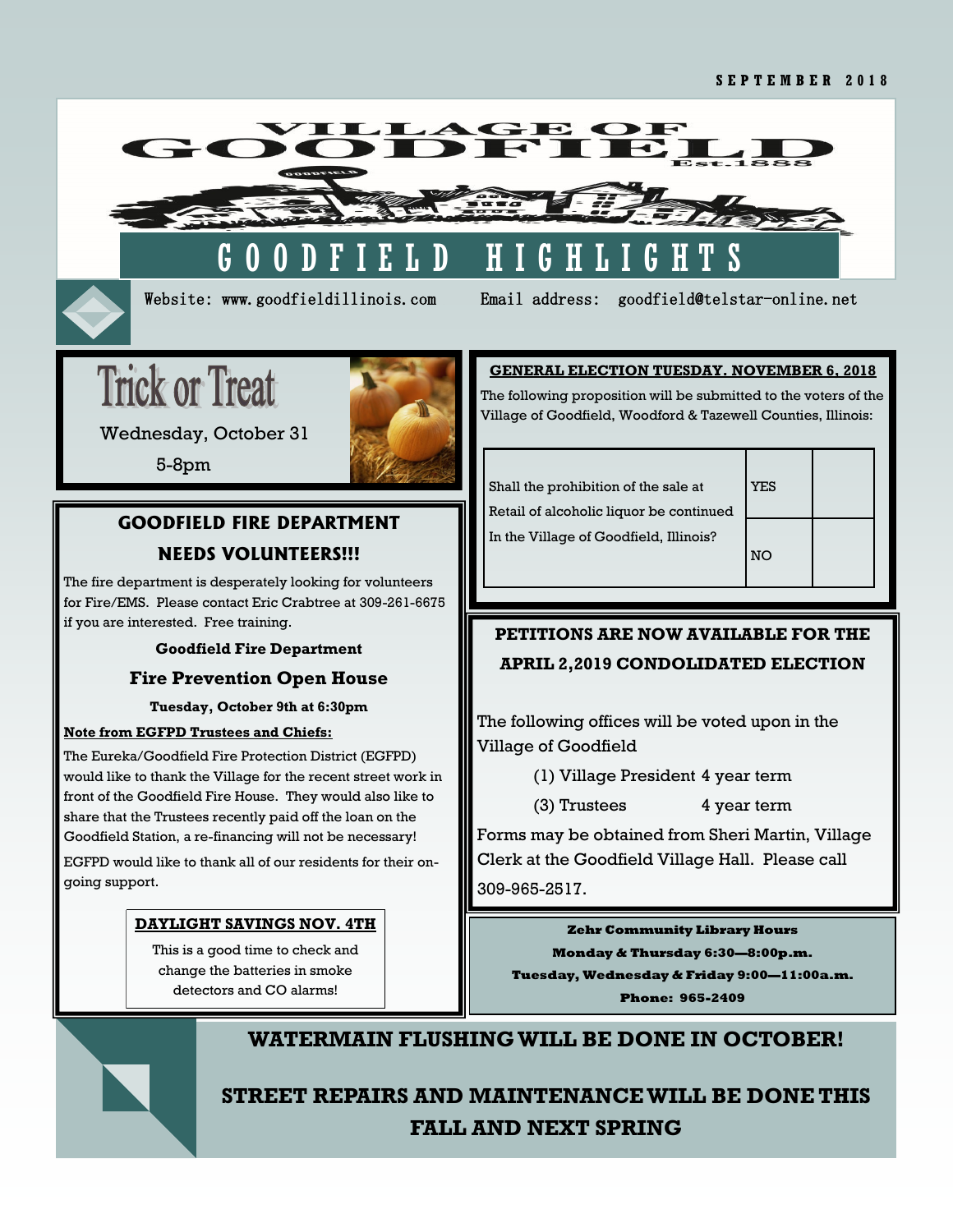# MISCELLANEOUS VILLAGE INFO

#### **SOLICITOR'S**

Be aware of solicitor's and know what to ask! If anyone is going door to door selling anything they must have a solicitor's permit from the Village.

They also must carry the permit on them. If they do not have a permit please call the Village Hall (965- 2517) or Goodfield Police (447- 6265).

As always...never let someone into your house if you do not know them!

> **ADDWC RECYCLING CONTACT INFORMATION**

> > Phone: 309-467-3015

ADDWC@MTCO.com

# **Grass Clippings**

Please do not blow grass clippings on the streets or sidewalks. This restricts the flow to the storm sewer system.

### **Burning in the Village**

Open burning of yard waste and garbage can create problems for yourself and neighbors. Village Codes states, "It shall be unlawful for any person to burn any garbage, refuse, shingles, tires, plastics or any petroleum products within the Village. No material of any description shall be burned after 8:00p.m., or before 7:00a.m., with the exception of attended small campfires for cooking purposes. Burning is prohibited on any public streets, sidewalks or alleys of the Village.

# **Snow Plowing**

Snow Plowing season will soon be here! Please help us make the job easier and faster for everyone by not parking on the streets until after the streets have been

# **Fall Street Maintenance**

Fall street maintenance work is done to repair some street damage along with maintenance of ditches and the edges of the roads. This may result in grading the ditch area along the road to promote better drainage. Keep in mind your property line usually ends 10-15 feet from the edge of the street. This allows us to perform maintenance to the road and ditches as needed in the public right of way.



cleared. This would be very helpful for the operators. Snowfalls require vehicles to be removed from the streets until the streets are cleared edge to edge. Repeat offenders will be ticketed and or towed. We also request residents and businesses not pushing, shoveling or blowing snow into the streets. Keep pushed snow on your property as it creates problems for the snow plows and street traffic. Your cooperation is appreciated and helps to complete the job sooner.

# **MESSAGE FROM CHIEF BRAD POTTS:**

With school back in session and Halloween coming up the Police Dept. would like to remind everyone to be cautious of children walking and playing around the village streets. As we all know children don't always think before they act, and it only takes a few more seconds to slow down and take extra care when driving past them.

Also, we would like to remind parents to make sure your children are playing safely and are not too close to the street. A simple mistake by a child or driver can end in tragedy and the more distance between traffic and children the less likely for problems.

As Halloween approaches and you plan your children's costumes. Please make sure that they will be visible to motorists and that their vision is not blocked by the costume so they can see vehicles as they Trick or Treat. The addition of reflective tape or having the young ones carry flashlights or glow sticks helps greatly.

We at the Police Dept. would like to wish everyone a happy and safe Halloween.

### **POLICE NUMBERS**

FOR EMERGENCIES both Tazewell and Woodfore County DIAL 911

NON EMERGENCY TAZEWELL COUNTY (800) 322-9166

NON EMERGENCY WOODFORD COUNTY (309) 467-2375

POLICE DEPARTMENT 106 E FIRST ST., DEER CREEK (309) 447-6265